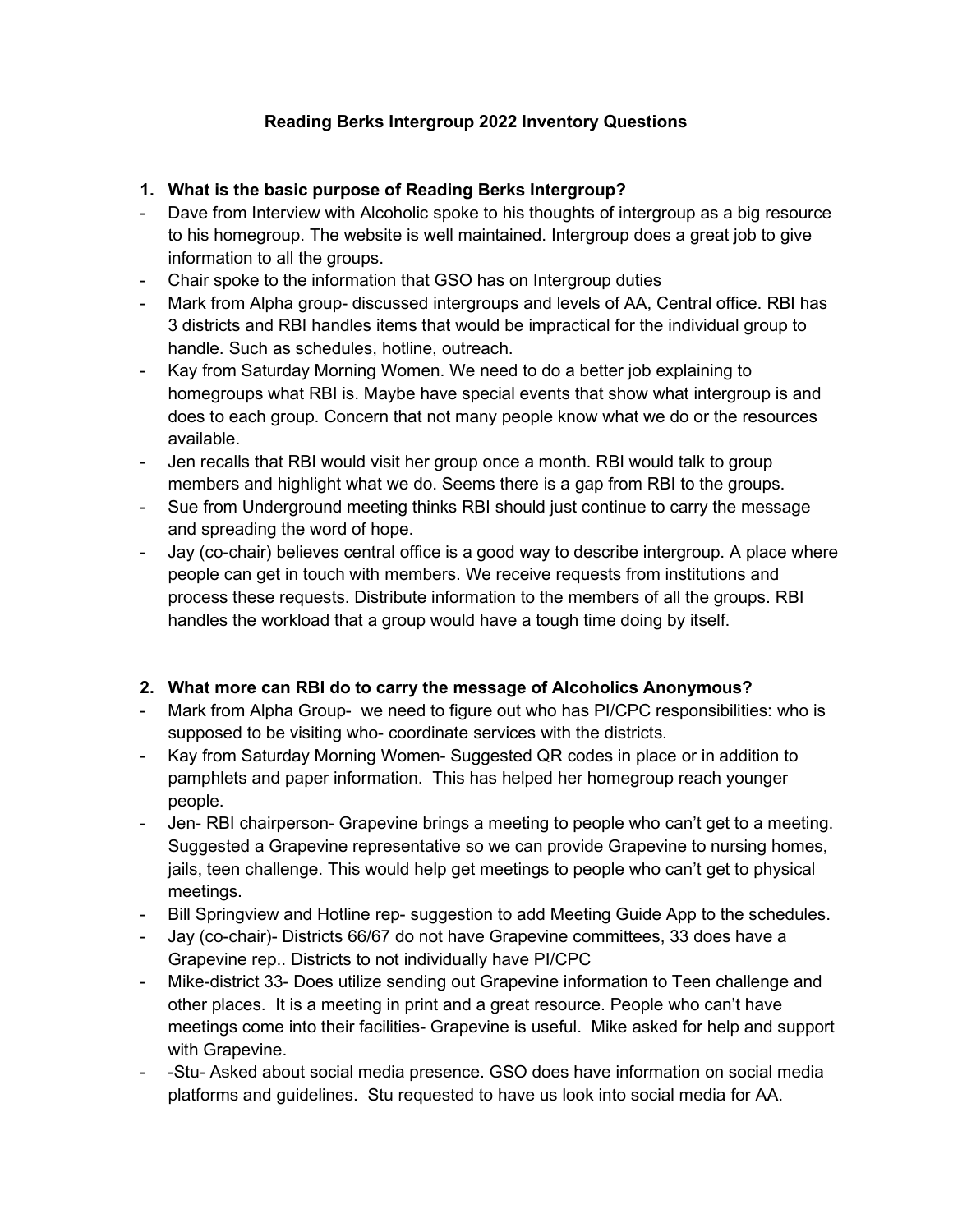- 3. What more can we do to efficiently utilize our resources to carry the message and educate the groups on Reading Berks Intergroup?
- Tammy G. (Treasurer RBI) Nolde HG, We should educate homegroups regarding intergroup. Maybe we need a committee for the visitation position. Our visitation is lacking and we do not have a presence at the individual meetings. The position is underutilized. The website is the best it has been in years but it is our responsibility for groups to know who we are and what we do.
- Kay suggested posting a resource sign that can be printed out from our website for groups to print out and post at their meetings.
- Stu recommends a homegroup night out where RBI would show up to a meeting once a month that is silent at RBI.
- Steve (Chair), How can we coordinate more information between all the districts and groups? No other communication between the districts other than once a month with the district liaisons. Stresses importance of visitation chair. However, the current person has another position. 100% focus on the website is putting useful information that a member would want to know.
- Janette, Each homegroup has a rep. And should take a minute at each meeting to explain what they do.
- 4. Are the monthly Intergroup meetings informative and efficient? Are the issues being brought to Intergroup clear so all know what they are voting for or against to arrive at an effective group conscience?
- Kay- shared experience as a new RBI rep- overwhelmed at her first RBI meeting. She was unaware of the Structure manual and wished there would have been more support for new RBI reps.
- David- RBI representative for his homegroup and Archives position for RBI. Suggested first 3-5 minutes of RBI meeting to go through the structure manual at our monthly meetings to keep reinforcing an understanding of positions. Expressed concern about lack of attendance at today's meeting.
- Mark- was an alternate RBI for his homegroup when he was new to AA. Suggested-Sponsors should talk with sponsees about RBI and positions, service.
- Jay- supported the idea of having someone being a new RBI Rep. orientation. People do not fulfill 2 year terms and there is a break in service. Packet of materials to give to new RBI reps. If you are a chair- you need to organize sub committees to encourage participation in service/positions. Do not need to be RBI reps to help with committees.
- Steve (chari)- create a service position orientation page on the website to help with service positions. AA.org has this information. On the RBI website, there is a sitemap page, an alphabetical listing of information available, links to documents and resources.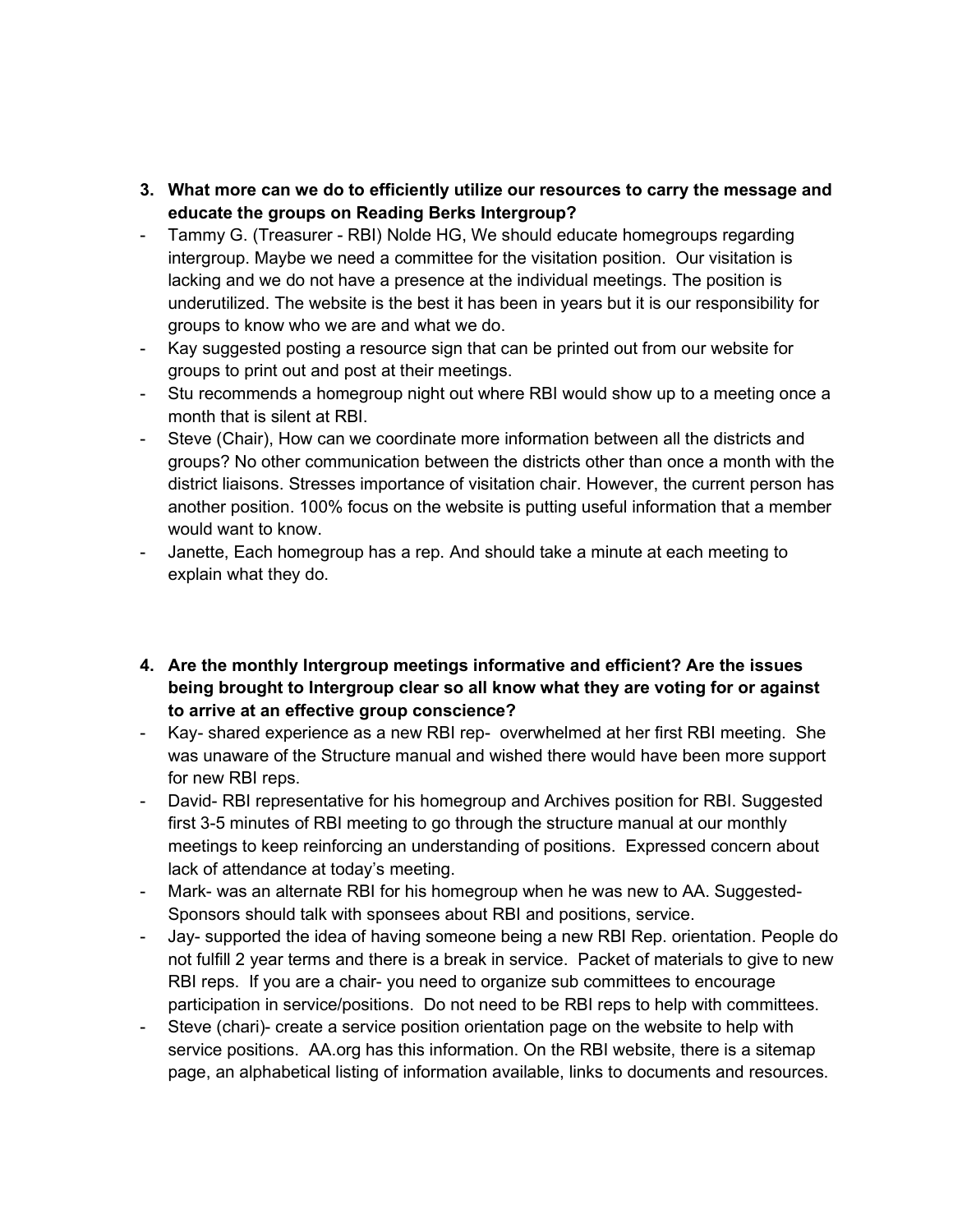- Tammy- newcomer packet has fallen to the wayside. New representatives used to have welcome packets/welcome committee/person. This helps with the understanding of the position and expectations of the RBI representative position. This would benefit RBI and homegroups business meetings (sharing of RBI information).
- Sue- structure manual should be given to RBI representatives to take to homegroups.
- 5. Is adequate opportunity given to all members to speak and participate in Intergroup activities?
- Kay reviewed how the meeting used to be over 90 minutes long and where mind numbing. Now, the meetings are more concise and believes everyone has time to share.
- Steve (Chair), People may be unaware that people may bring up new business and speak on a topic regardless of if you have a position or not. Maybe this can be explained during the meeting.
- Jen (RBI Chair), Asked the zoom members if they feel like they are being heard. Response is that they are, even though they are not in person.
- Jenette, Was unaware she could attend intergroup without being a rep. She zooms in to the RBI meeting. How much time is needed for their group members to be an intergroup chair.
- 6. What additional activities can Intergroup engage in to help those that hold Service positions?
- Jeanette- idea to recognize the anniversary of homegroups. RBI visits the homegroup on their anniversaries.
- Tim- RBI rep. For Great Fact- Served at Area level- held workshops and trainings for DCM and GSRs. Reaching out to other intergroups or intergroup offices in NY to see about training, outlines, orientation for new RBI reps., suggestions of once a year workshop or orientation, RBI sponsored workshops for officers and chairs.
- Bill- RBI rep.- Create and use committees to help with greater projects/events. Lack of RBI reps/ service positions being fulfilled effectively.
- Abe- Challenges with technology/zoom proposing opportunities and challenges. Zoom is appreciated to keep staying connected during these times. Maybe a video/recording for orientation purposes.
- Steve (chair)- communication, collaboration, coordination with districts to help all service positions. Trainings for secretaries, treasurers etc. (?). There is literature but we are not aware of training. This can be considered at the RBI level but we need support and participation.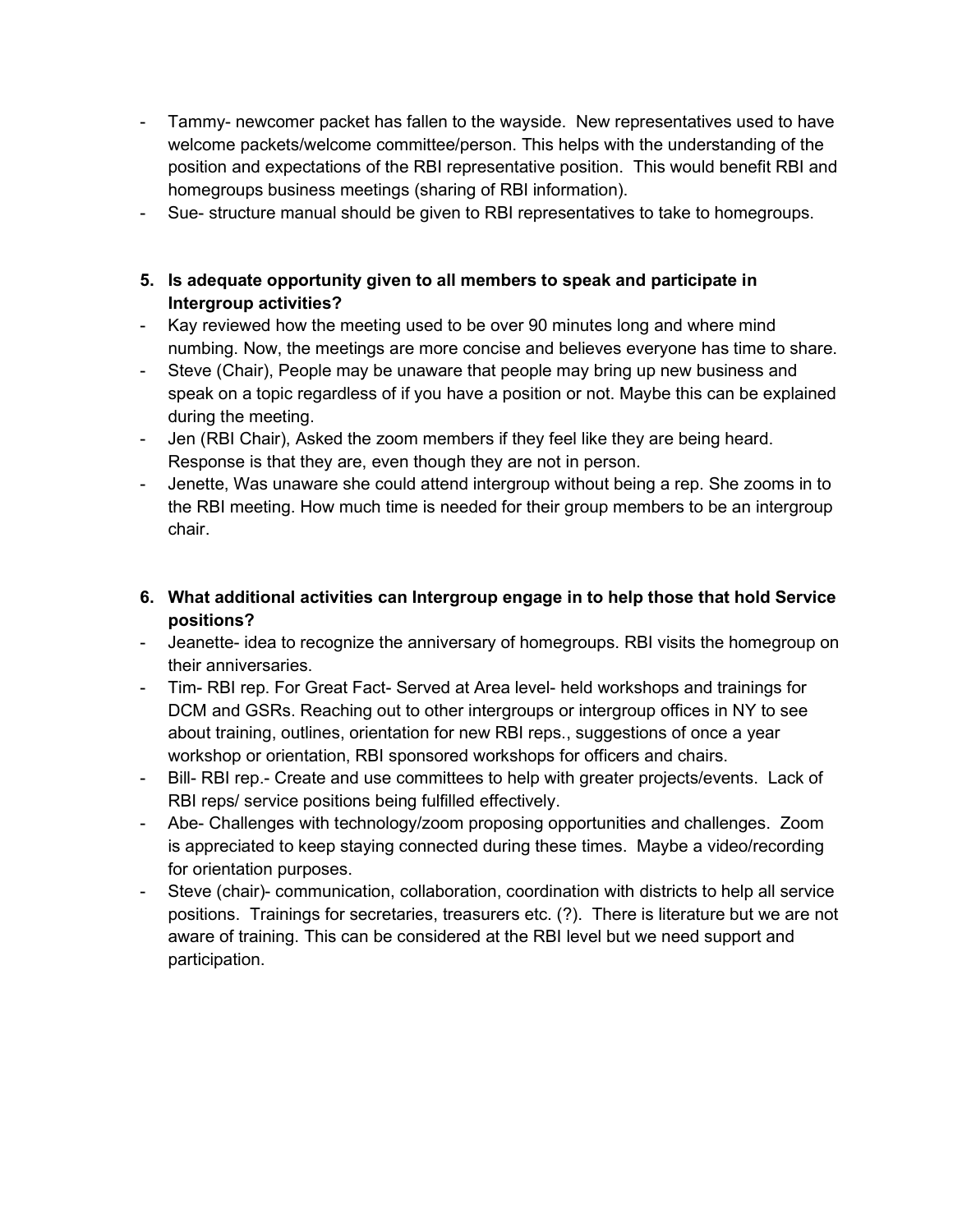# 7. What steps (actions) can RBI take to increase involvement from groups in the area in Intergroup?

- Jenette, RBI could have a telemarketing night and call the reps and remind them the importance of them showing up. Promote the intergroup meeting and try to get members to come.
- Sue, Calls each member of her homegroup to remind people they have a meeting. She supports calling all RBI members to come to intergroup. Break up the call list between members so each person only calls a few.
- Kay, Supports above ideas but suggests texting. RBI should have a speaker or bowling night. Can use this event to advertise what RBI does.
- Mark (Alt Chair), post intergroup info on bulletin boards and reminding people that we do have meetings coming up. It's on the website and continues to inform people and get the word out.
- Tammy, We have intergroup reps come from each HG and if they cannot attend, the alt should come. Does not see that happening all the time. If the meeting is not attending, should we call the main rep and inform them nobody showed up for the RBI meeting.
- Bill, the Spanish speaking side of the hotline is weak. We need to do more to have people speak spanish and also the spanish meetings are not represented at RBI. Also, increase the number of visitation reps and have 1 person speak spanish.
- Steve, Have a sign in sheet where people just put a checkbox on the list. (Maybe reformat the sign in sheet)
- Jen, Who is the someone that would reach out to people and remind them to come to intergroup. The reps should be responsible to be at the meeting. Ad hoc committees should be formed for a position like this to see if it could work. The visitation position is to visit silent groups not represented at RBI and not to call and remind people to go to the RBI meeting.
- Tim M., Do we track how many times a group is represented at RBI. We could post the past attendance. Would be nice to have a list of all intergroup reps in our intergroup. Can we have a list available?
- Rachael (schedules), Advises she is accountable for her service position. Thinks there should be more accountability. We could have a better handoff when a new position is filled.
- Jay, Would hate to add extended minutes to the current meeting in fear it would be longer. Maybe a roll call could assist in the beginning of the RBI meeting. This would work for zoom and in person.
- Kay, Perhaps we need a subcommittee of visitation. Look at what groups do not always show up. Could have zoom people sent to the secretary.
- Jen, Loves zoom attendance idea but not a roll call because it would take us at least 20 minutes. Also, we should have attendance sent to the secretary.
- David, Are all the groups recorded other than what's on the meeting schedule? He believes there are so many groups that are not being represented at RBI.
- Rose (Office at large District), Roll call is done at district. Whatever groups that do not show up, she visits those meetings. People seem to not want to volunteer their time.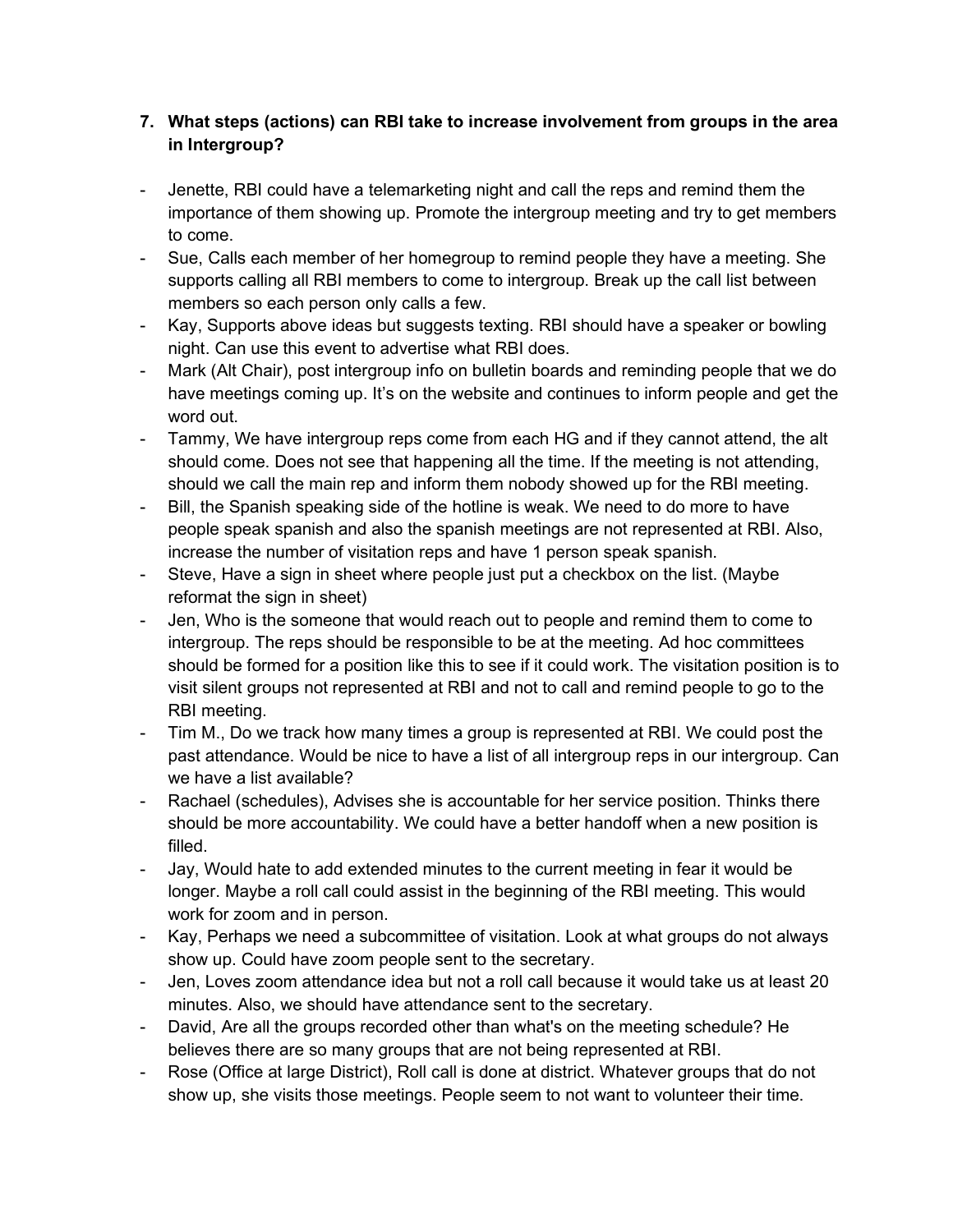Finds it difficult for her homegroup to volunteer some time even to take commitments. We can spread the word but it doesn't mean people will show up.

- Mark, Speaking of what Rose said, 20% of people do 80% of the work. The group list gets contacted monthly by the secretary. Word is getting out to almost 300 people. This goes back to getting your sponsees involved.
- Abe, Same as what Mark said. You get 80% of business from 20% of your customer list. Abe has not done anything with visitation yet. He holds 2 positions. May be of interest to explore the goal of 100% representation. Have a challenge of getting people to the RBI meeting in and out in the allotted time. Do we want 100% people involved? Does this effort align our goal to helping the alcoholic. Will redouble his efforts on visitation.
- 8. Does our group do its fair share toward participating in the purpose of A.A.—as it relates to our Three Legacies of Recovery, Unity, and Service?
	- Jeanette- Yes, RBI does well overall w/ exception of Unity. Feels that Unity "comes and goes." Unity is forgotten, Service does a lot, Recovery is great. She emailed other groups about today's meeting. Groups were not aware of this meeting. She doesn't get information from her homegroup, she uses websites and resources.
	- Jay asked if anyone wants to share what Unity means.
	- David- Unity is meant to bring together and unify. COVID has played a big part in dividing our members. No suggestions on how to bring the unity back. Need more promotion. David's homegroup parted ways and dispersed. Need a way to unify our community.
	- Kay- disappointed at the lack of attendance today. Approximately 100 groups in RBI. 45-60 reps at RBI monthly meetings. Event sponsored by RBI. Groups who don't have representatives, RBI should send someone to their group about RBI event. RBI is current but is misconceived as not up to date. We need to engage people with food and entertainment. RBI month- getting into meetings and zooms.
	- Mark- Jen is Unity chair and does well. Alcathon, picnic are a part of Unity. We advertise and promote but that doesn't mean we get people to meetings.
	- Steve- Unity means one. We come to solve a common problem. We are fractured when it comes to a way to get a common solution. First Tradition is based on common welfare. Our common welfare comes first, not individual welfare.
- 9. Are the RBI Officer's/Committee's fulfilling their roles as outlined in the structure manual?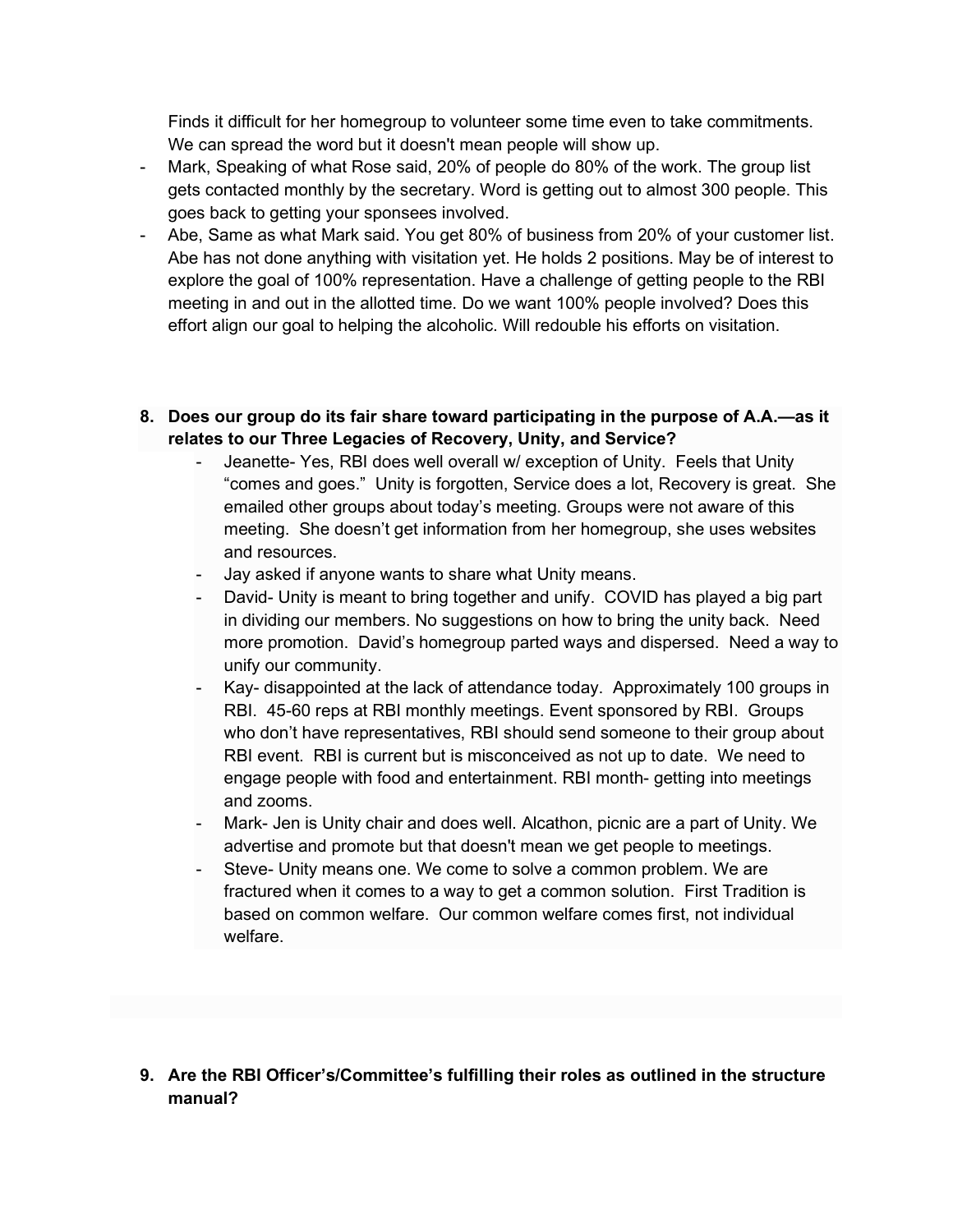### General statements:

Kay- need a group of people to help with forming a sub committee for visitation to help with RBI involvement.

Tim- all positions are doing well.

Jen- please reach out to her with ideas. Spoke about today being an open forum to help with solutions.

Jennette - are there open positions in RBI?- not at this time. Votes are in November for new positions.

David - Looking for suggestions on how to improve as Archive Chair.

Stu- all positions- doing well, great.

Jen (RBI chairperson)- explained chairpersons can have committees for their duties/projects/responsibilities.

Kay- talked about committees needing to be created w/ service positions. Bridging the Gap- is one person right now but could use help.

Jeanette- encouraging people to come to RBI to help and get involved. RBI is doing great. Steve- NERASA conference- learned that we are doing well at RBI. Encouraged people to get involved with RBI and service positions in general. Lead by example, get involved.

Chairperson- Navigating well w/ zoom, dedicated chairperson, well-organized

### Alternate Chairperson-

Secretary-

Treasurer-

Schedules-

Hotline-

## Alternative-

Stu- wants to do digital articles. Can't use non-AA information. Digitize more AA items and include articles.

Jen- suggested a vote/motion to add articles to Alternative.

## Literature-

Corrections- yes, if/when we are allowed back in the jails Men

Women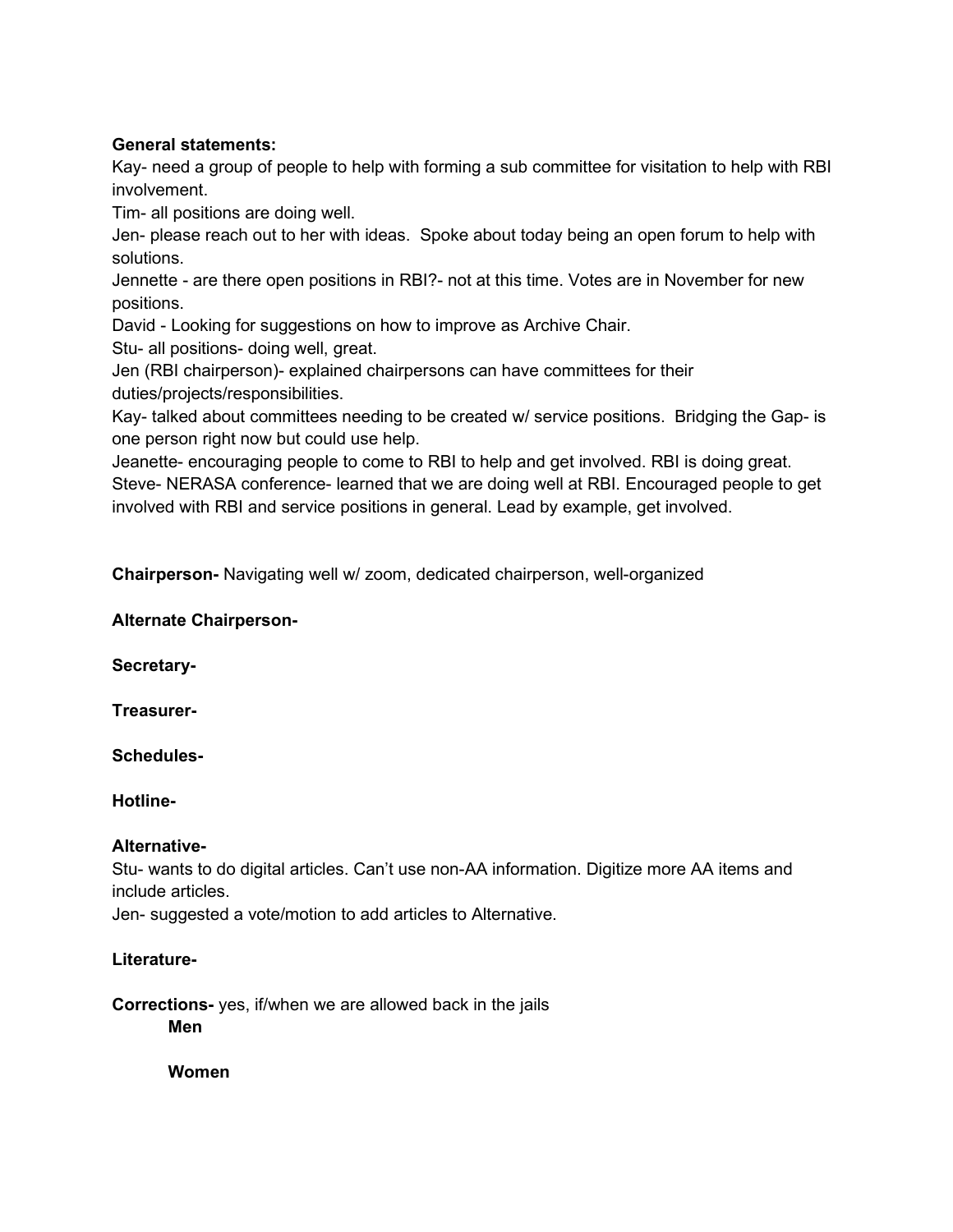### Archives-

Jay- Archives at area level- received copies of meeting minutes from groups, and filed all of those. Lots of sorting and organizing. Goal was to digitize archives. Historical things like flyers, schedules, speakers, recommend reaching out to Area Archivists.

David- working with Steve to digitize information

Steve- David is doing stellar with Archives, can digitize the archives. Conferences and GSR have archives, reach out and see how people are doing the archives. There are conferences and informational sessions about archives. 9/22/22-9/25/22- in North Little Rock, Arkansas for the National AA Archives workshop.

Sue- Question about homegroups sending information to RBI archives. Confirmed- yes, groups should share archive information with RBI.

#### Unity-

Jeanette- bringing homegroups to RBI.

### Website-

### Bridging The Gap-

Mark- Bridging the Gap- nothing going on right now- BtG is having contact with someone institutionalized via mail. Main purpose- get that person to a meeting once they leave the facility, not necessarily a sponsor to this person but to connect them with AA.

#### PI/CPC-

Jeanette- took pamphlets to wawa, police stations in Hamburg.

#### Visitation-

#### Institutions-

Virtual (ad hoc)-1 person- yes. Jen( RBI chairperson)- explained ad-hoc is a temporary position to resolve a situation then it will dissolve.

District 33-

District 66-

District 67-

General discussion: Open for questions and concerns not covered in the agenda questions.